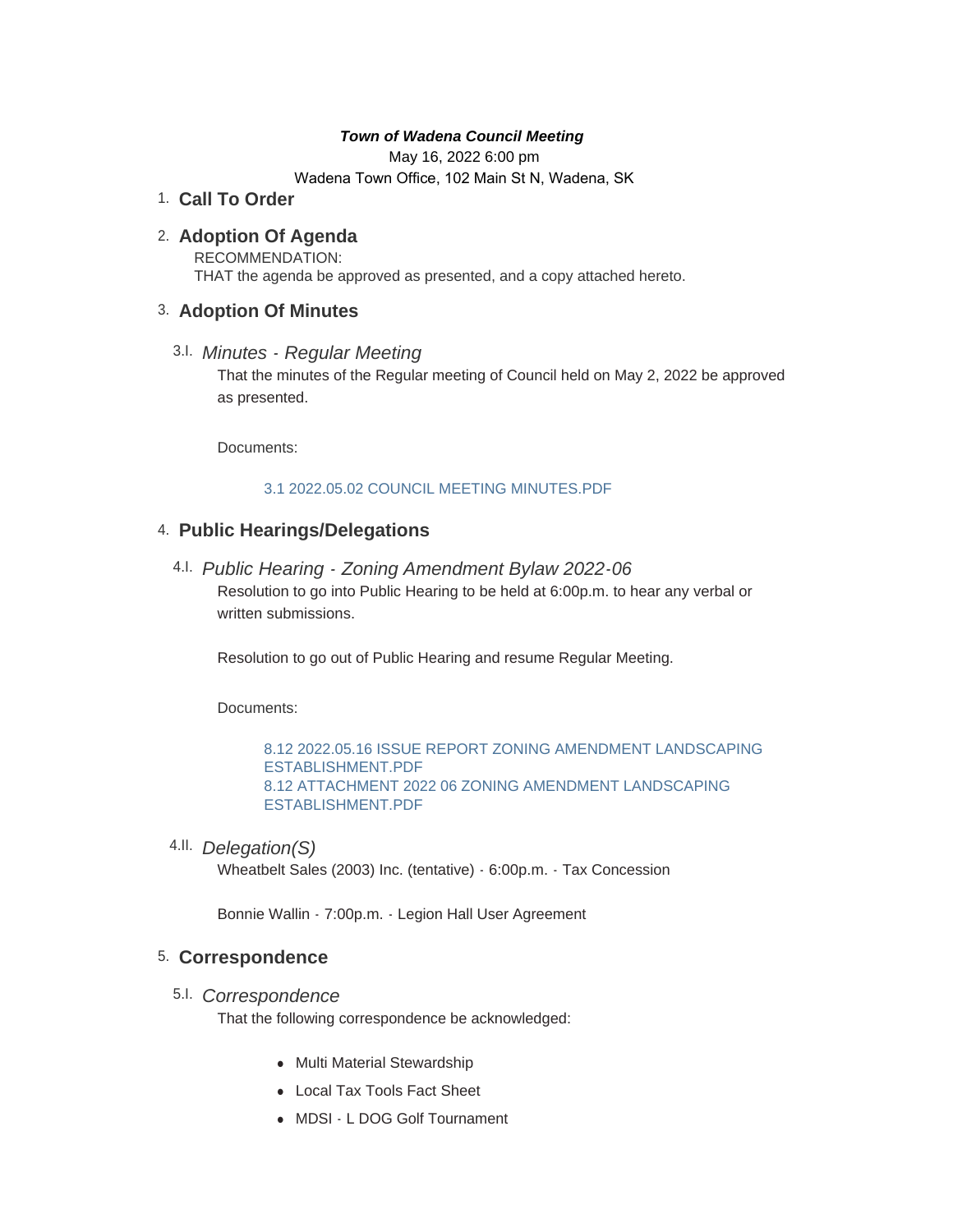Documents:

[5.1 2022.05.16 MULTI MATERIAL SERVICE AGREEMENT.PDF](http://townofwadena.com/AgendaCenter/ViewFile/Item/3696?fileID=4311) [5.1 ATTACHMENT PAYMENT NOTICE 02 TO MMSW SERVICES](http://townofwadena.com/AgendaCenter/ViewFile/Item/3696?fileID=4312)  AGREEMENT.PDF [5.2 LOCAL TAX TOOLS FACT SHEET.PDF](http://townofwadena.com/AgendaCenter/ViewFile/Item/3696?fileID=4313) [5.3 GOLF TOURNAMENT MDSI.PDF](http://townofwadena.com/AgendaCenter/ViewFile/Item/3696?fileID=4314)

### **Committee Minutes/Reports** 6.

## *Committee Minutes/Reports* 6.I.

That the following Committee Minutes and Reports be acknowledged:

• Parkland Regional Library

Documents:

### [6.3 PARKLAND REGIONAL LIBRARY SLTA REPORT.PDF](http://townofwadena.com/AgendaCenter/ViewFile/Item/3698?fileID=4315)

## **Finance** 7.

*Accounts Payable And Payroll* 7.I.

That payment of the accounts represented by cheques #23563 to 23591 and #1460- Man to #1522-Man totaling \$67,399.26; and payroll vouchers #2516 to #2526 totaling \$19,254.52 be approved as presented and the payment register for all payments attached hereto.

Documents:

#### [7.1 LIST OF ACCOUNTS FOR APPROVAL.PDF](http://townofwadena.com/AgendaCenter/ViewFile/Item/3700?fileID=4334) [7.1 PAYROLL REPORT.PDF](http://townofwadena.com/AgendaCenter/ViewFile/Item/3700?fileID=4335)

*Monthly Financial Statements And Bank Reconciliations* 7.II.

That the monthly financial statement and bank reconciliations for the month of April 2022 be accepted as presented.

Documents:

#### [7.2 APRIL BANK REC AND FINANCIAL STATEMENT.PDF](http://townofwadena.com/AgendaCenter/ViewFile/Item/3716?fileID=4336)

### **New Business/Discussion Items** 8.

*Museum Horse And Wagon* 8.I.

THAT Council approves the fund reimbursement of \$600.00 to the Wadena and District Museum for the Vintage Day horses and wagon.

Documents: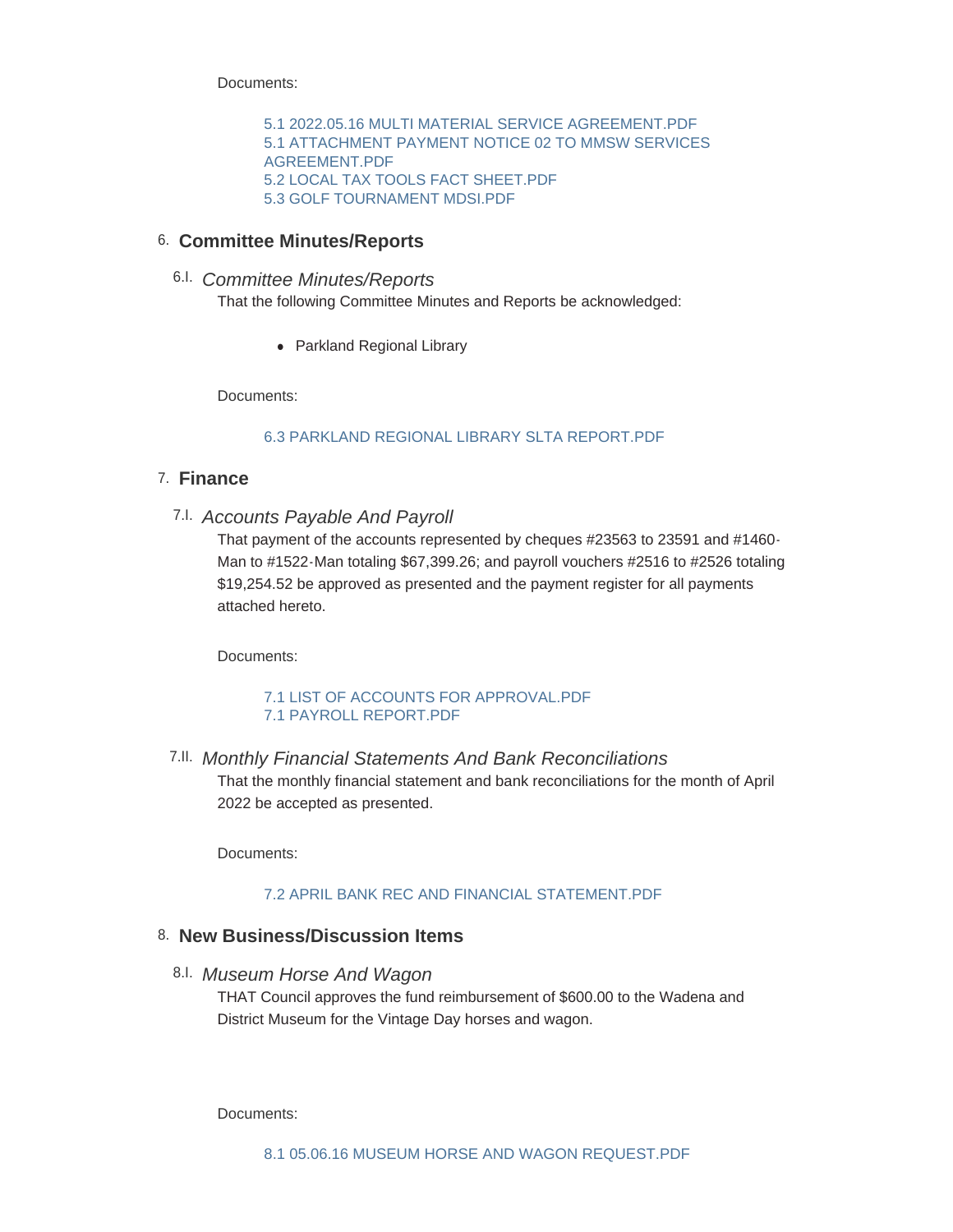### *Slo-Pitch League* 8.II.

THAT administration be authorized to facilitate a Wadena Slo-pitch league for \$150/team entry fee.

Documents:

### [8.2 2022.05.16 SLOPITCH LEAGUE ISSUE REPORT.PDF](http://townofwadena.com/AgendaCenter/ViewFile/Item/3710?fileID=4317)

*Wildcats Mezzanine Lease* 8.III.

THAT administration be authorized to present the 2022-2023 Mezzanine Lease to the Wadena Wildcats executive for signing.

Documents:

#### [8.3 2022.05.16 WILDCATS MEZZANINE LEASE AGREEMENT.PDF](http://townofwadena.com/AgendaCenter/ViewFile/Item/3702?fileID=4318)

*Campbell Safety Consulting Inc.* 8.IV.

That Campbell Safety Consulting Inc. be contracted to create a COR certified Health and Safety Manual and provide on site staff training in Safety Fundamentals for Supervisors and Managers and Powered Mobile Equipment as per the May 4, 2022 quote.

Documents:

### [8.4 2022.05.16 ISSUE REPORT CAMPBELL SAFETY CONSULTING INC.PDF](http://townofwadena.com/AgendaCenter/ViewFile/Item/3711?fileID=4319)

*Hydrants* 8.V.

Resolution to either approve or deny in obtaining a quote from Municipal Utilities to perform annual maintenance of the Town's fire hydrants.

Documents:

### [8.6 2022.05.16 ISSUE REPORT HYDRANTS.PDF](http://townofwadena.com/AgendaCenter/ViewFile/Item/3703?fileID=4321)

*Skidsteer Purchase* 8.VI.

That the Brandt Tractor Ltd. sale agreement for the purchase of the 2023 John Deere 324G HF Skidsteer be acknowledged.

Documents:

### [8.7 2022.05.16 ISSUE REPORT SKIDSTEER.PDF](http://townofwadena.com/AgendaCenter/ViewFile/Item/3706?fileID=4322)

*Cemetery Tractor* 8.VII.

Resolution to either Accept or Deny purchase.

Furthermore, that the purchase amount be offset from the Cemetery Perpetual Care reserve.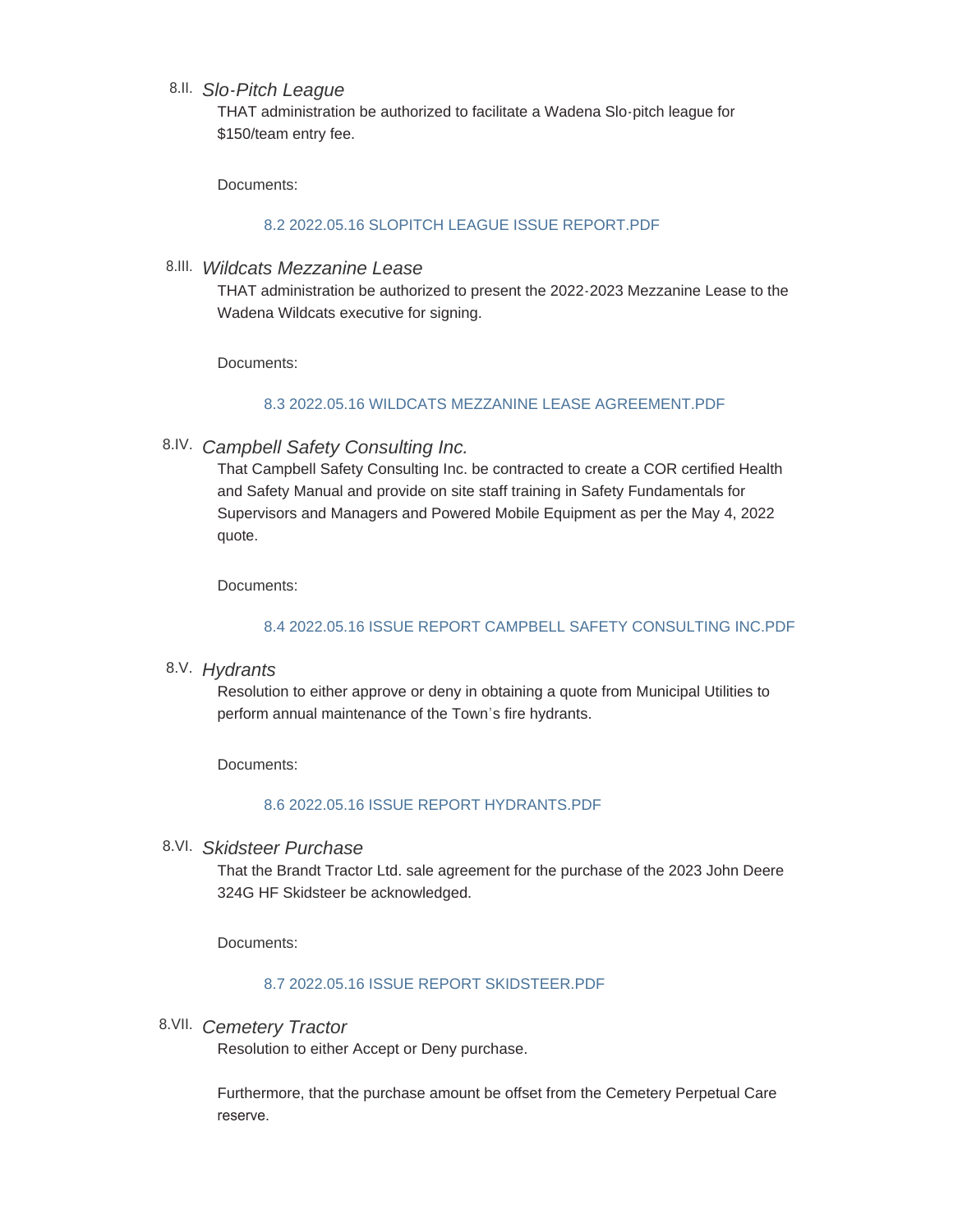Documents:

#### [8.8 2022.05.16 ISSUE REPORT CEMETERY TRACTOR.PDF](http://townofwadena.com/AgendaCenter/ViewFile/Item/3705?fileID=4323)

### *Resident Request* 8.VIII.

Resolution to either approve or deny the sealant costs for the driveway at #917 Portage Drive.

Documents:

#### 8.9 2022.05.16 ISSUE REPORT RESIDENT REQUEST PDE

## *Tax Enforcement* 8.IX.

That the CAO be authorized to proceed for title of the following properties:

| Roll 145 000 | Lot 14, Block 42     | Plan No. 74H04024     |
|--------------|----------------------|-----------------------|
| Roll 267 000 | Lots 22-26, Block 12 | Plan No. G295         |
| Roll 436 000 | Lot 14, Block 6      | <b>Plan No. C2572</b> |
| Roll 465 000 | Lot 1, Block 7       | Plan No. C2572        |
| Roll 506 000 | Lots 8-10, Block J   | Plan No. 66H02507     |
| Roll 692 000 | Lot 10, Block 24     | Plan No. G320         |

Documents:

### [8.10 2022.05.16 ISSUE REPORT TAX ENFORCEMENT.PDF](http://townofwadena.com/AgendaCenter/ViewFile/Item/3712?fileID=4325)

## *CIBC Wood Gundy Investment* 8.X.

THAT, Council authorize CIBC Wood Gundy Investment Advisor Kel Ostapowich and administration after suitable discussion surrounding terms offered for said GIC, to work toward the goal of the laddered GIC strategy discussed and documented May 6, 2022.

FUTHERMORE, that Council authorizes the revolving investments be re-invested at the best available rate in \$100,000.00 increments to ensure that CIDC protection is maintained on the principal of each allocation.

Documents:

## [8.11 2022.05.16 ISSUE REPORT CIBC GIC.PDF](http://townofwadena.com/AgendaCenter/ViewFile/Item/3704?fileID=4326)

## *Commissionaires Contract Renewal* 8.XI.

Resolution to approve and sign the Commissionaires Bylaw Enforcement Agreement for the term of 2022-23.